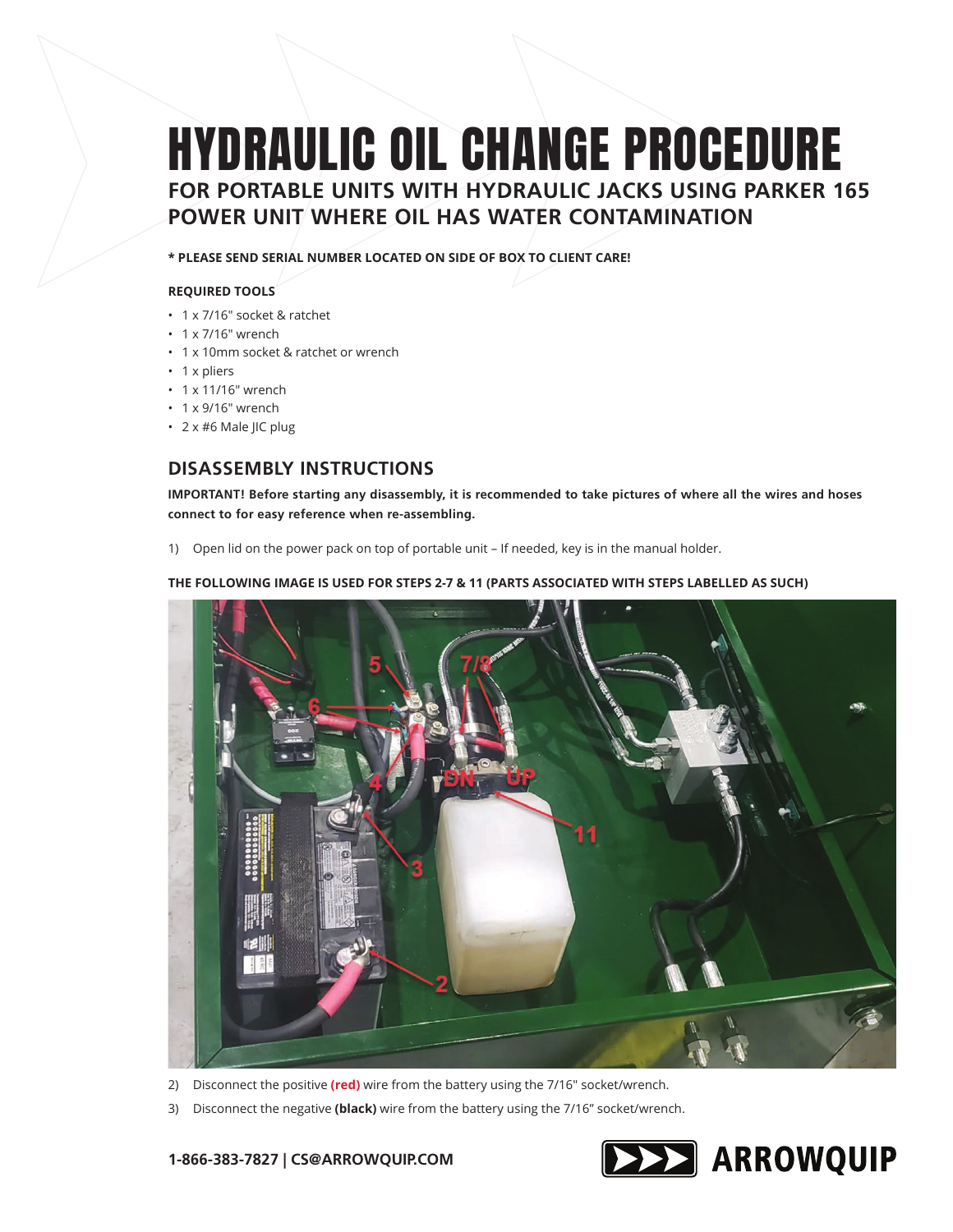- 4) Disconnect the positive **(red)** wire from the switch solenoid using the 10mm socket/wrench.
- 5) Disconnect the negative **(black)** wire from the switch solenoid using the 10mm socket/wrench.
- 6) Label and disconnect the 2x **(blue)** spade connectors from the switch solenoid using the pliers.
- 7) **IMPORTANT:** Before disconnecting the hydraulic lines on the pump connections ensure that they are labelled according to the "UP" & "DN" ports for reference in re-assembly.
- 8) Once labelled, disconnect the hydraulic lines using 11/16" & 9/16" wrenches and plug lines (Male #6 JIC plug) once removed.



- 9) Remove 2 x 3/8-16 x  $\frac{1}{2}$ " hex flange bolts from underneath the power pack box with 9/16" socket or wrench to free up Parker 165 power pack.
- 10) The pump and reservoir should be free to remove from power pack box to carry out the next steps on a clean workbench in a dust-free environment

### **ADDITIONAL TOOLS REQUIRED AT THIS POINT**

- Lint-free rags
- 6" long #2 Phillips screwdriver
- Waste oil drain bucket
- 2 x Brass strainer filters

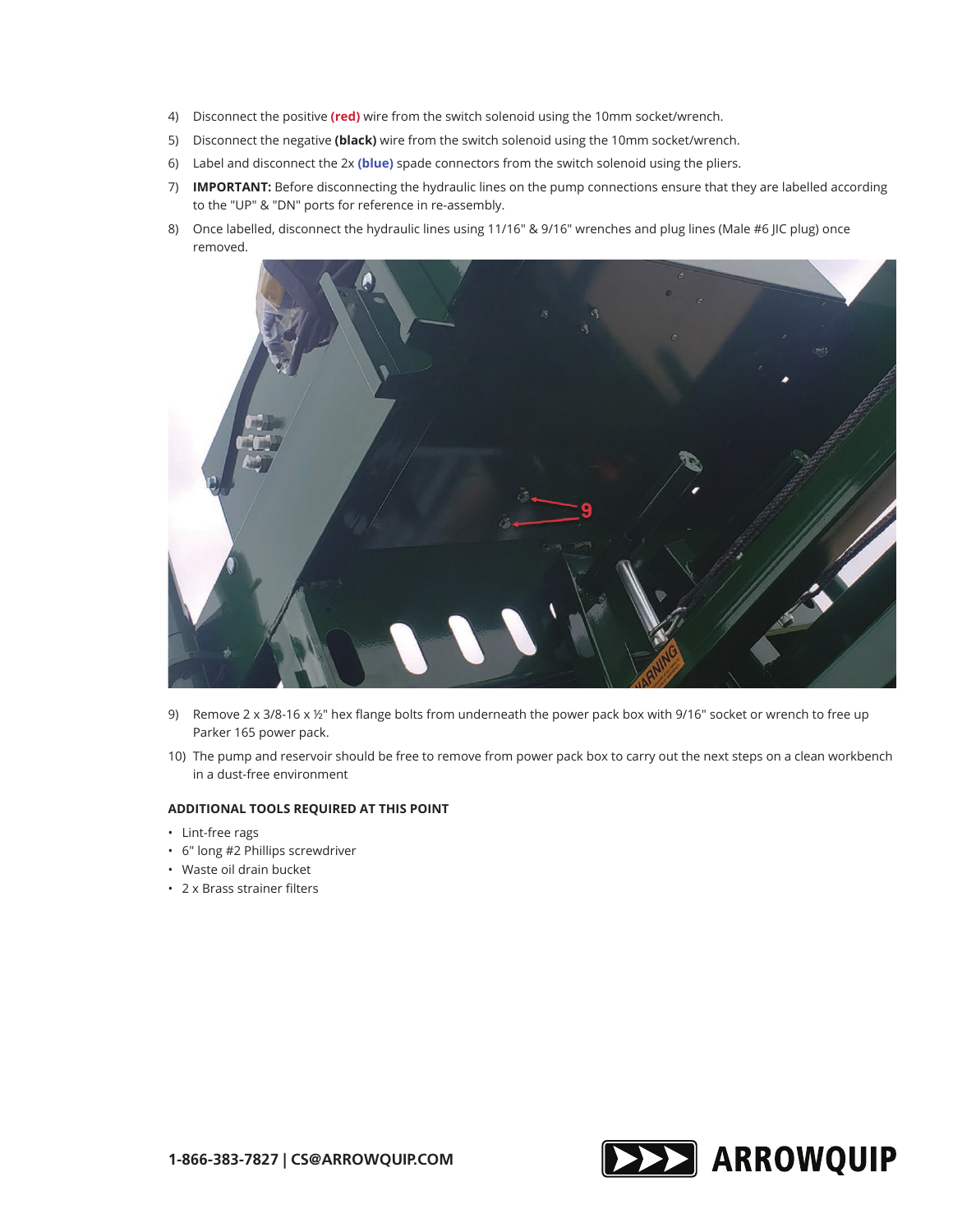- 11) Unscrew breather cap on reservoir and empty oil contents into waste oil bucket
- 12) When reservoir is empty, stand reservoir on its end and remove the 4 screws that fasten the reservoir on to the back end of the pump.



- 13) Pull the motor and pump off the reservoir and stand the motor on its end so that the pick-up tubes are facing up. Remove the brass strainer cups off the pick-up tubes and clean scum build up with brake cleaner. (If brass strainers are not too deformed or ripped, they can be reused, or Arrowquip can provide new ones)
- 14) Clean back of pump housing and inside reservoir of any scum/debris with brake cleaner and wipe down with lint-free rags.